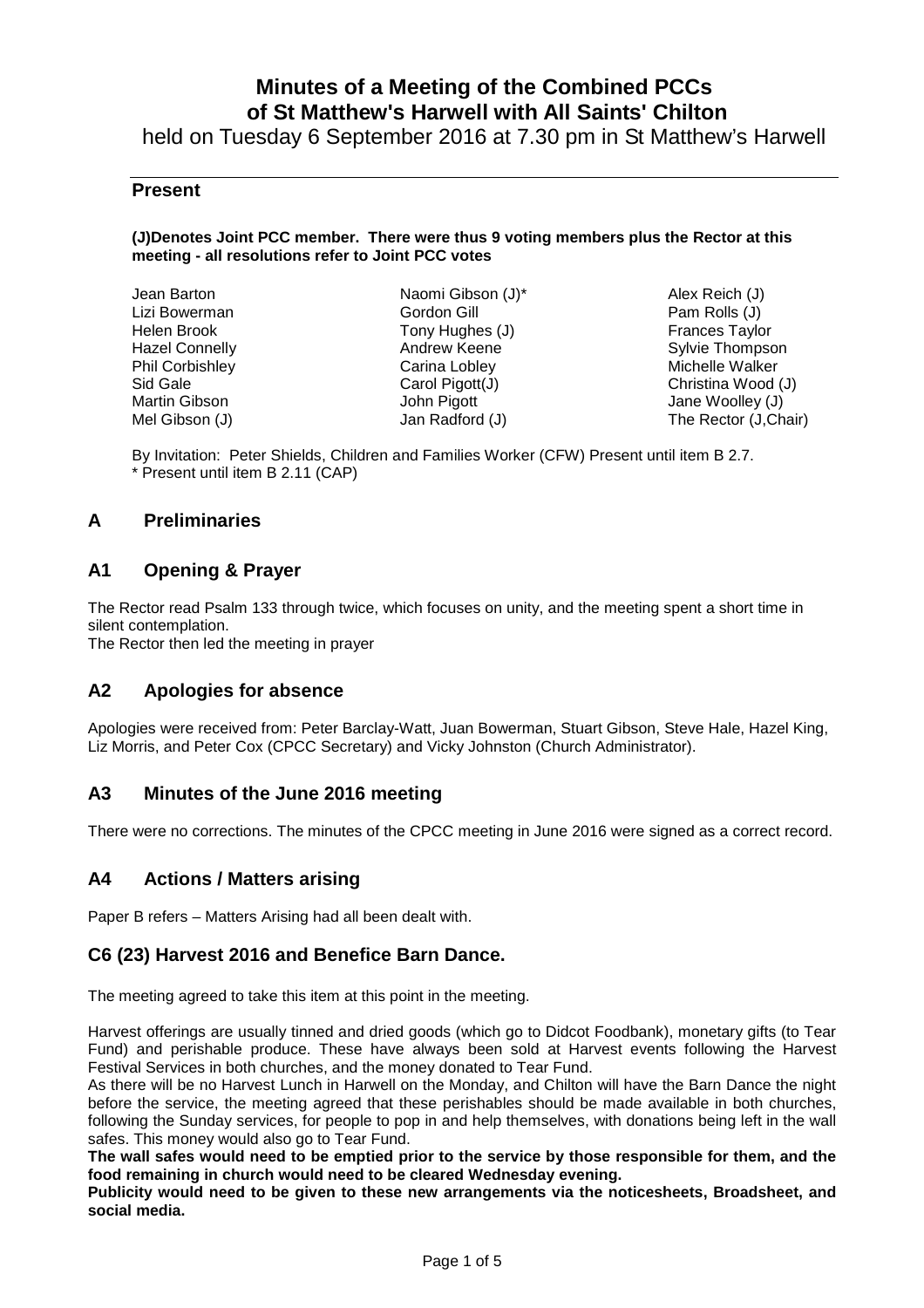Tickets for the Harvest Barn Dance were for sale from Alex Reich, Vicky in Church Office, and the Rose and Crown pub in Chilton. 31 of 100 had been sold so far. Event to be on Saturday 1<sup>st</sup> October in Chilton. Sylvie Thompson would organise the purchase of food, but help was needed cooking, and also setting up the Hall. **Offers of help to Alex and Sylvie please**.

# **B Mission Strands**

# **B0(5) EU Referendum Campaigning**

Paper circulated by Rector refers.

June 23<sup>rd</sup> saw a National Referendum on our membership of the European Union. Campaigning both to leave, and to remain, had been carried out with a certain level of animosity on both sides. The result, with 52% in favour of Britain leaving the EU, and 48% in favour of remaining, was close enough to cause continuing upset, disquiet, and considerable distress, even within families. Demonstrations are still occurring, even three months after the event, and communities have been polarised.

Peter Shields has always been concerned with the political debate (and has stood for election as an Independent MP in a previous General Election) so, in the run-up to the referendum, Peter asked Jonathan about campaigning on behalf of the "Leave" campaign. Jonathan confirmed that he was free to hold his own political opinion, and to campaign at his own expense as an individual, but could not speak for the church. Peter subsequently produced and distributed flyers advocating a "leave" vote.

It now transpires that a number of people had been offended and hurt by the content of a flyer, and misconstrued this to such an extent that they now believe Peter and his family to be racist or xenophobic. (This belief is also hurtful and offensive to Peter and his family, of course.)

Some families in Chilton were known to have been affected, with a few no longer attending Fledgelings or church. Chilton School are also no longer welcoming Peter to take assemblies, etc., following representation from some parents, although the Head is supportive of Peter, and wishes to maintain strong links with church. It was established that the clergy and two members of CPCC present (those who had contact with the families) had been aware of this situation prior to receiving Jonathan's paper, as had Gordon Gill.

The meeting discussed the situation at length, and points made were

- We are making good progress as churches reaching out into our communities, and opposition is to be expected.
- Peter is in the forefront of this progress, and so most likely to be "targeted".
- Whenever Peter speaks, or goes into a school situation, he experiences criticism.
- Holiday Club (where Peter had a prominent position) was oversubscribed, nevertheless.
- We have freedom of speech
- No-one should be expected to apologise for holding their own personal opinion

Further discussion ensued, concerning broken relationships, and how to heal them.

Jonathan, Pam and Peter had jointly authored the last "Rector's Letter" in the broadsheet, which had been aimed at repairing relationships damaged by the referendum.

The meeting considered the following possibilities

- Asking Peter to offer a public apology for any offence he may have caused, and to point out that he is a Christian, with no racist views
- Making an approach to Chilton School with an apology/acknowledgment.
- Approaching just the individuals concerned
- Whether this situation is simmering over, when it needs to be dealt with, or simmering down, when it should be left alone?
- Should we tread carefully in future, to refrain from sharing our views, when they are not explicitly on Christian topics?

In addition to the proposals, the meeting agreed that it was very important for us to make a more concerted attempt to reach out and to be more inclusive and welcoming of outsiders.

Jonathan said that reconciliation is important to Christians, and Peter was prepared to approach individuals to achieve this.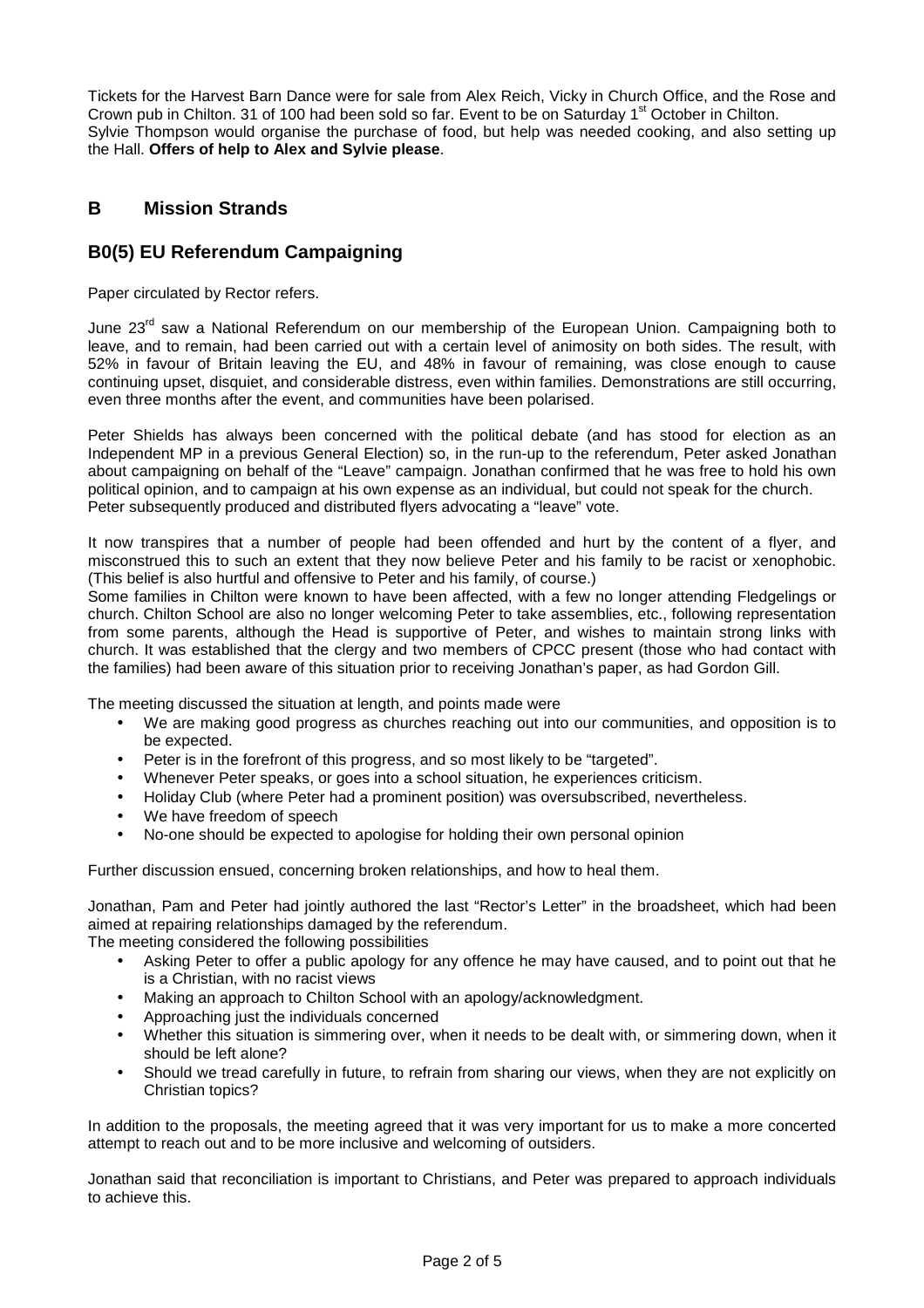Peter apologised to the meeting, for the fact that this had caused such problems, and stirred up so many emotions. He didn't want to make a mountain out of a molehill, and is aware of the potential for people to take offence whenever anyone speaks from a platform. In fact, some people have expressed their agreement with his views to Melanie, but felt unable to share them publicly. It was unfortunate that Chilton School Head was caught up in the middle.

Peter was quite prepared to apologise to individuals for causing them to feel hurt, although he could not apologise for holding the views he does.

In order to come to a decision on the way forward, Jean Barton proposed:

We do not make any public apology, but all commit ourselves to pray that anyone adversely affected by the situation is able to be approached for reconciliation to be effected.

Seconded Jane Woolley. Carried by 21 votes for, 2 against, and 1 abstention.

Tony Hughes also proposed:

This house, while regretting the situation that has arisen, are fully in support of Peter Shields, and Melanie, and their family.

Seconded Carina Lobley Carried unanimously. The Rector then prayed, before the meeting continued.

# **B 1(6) Children, Youth and Families**

Peter expanded on the report he had circulated.

The children at both schools had enjoyed and benefitted from Prayer Spaces. Chilton had followed the theme of The Lord's Prayer, but this had to be changed at the very last minute for Harwell.

Peter hoped to invite Sandra North, Chilton Head, to the "Doorsteps Conference", a programme for disadvantaged children.

He drew the meeting's attention to the Bill Wilson event, 7.30 pm Thursday  $3<sup>rd</sup>$  November at St Matthew's. Bill Wilson is a New Yorker, and it was attending one of his events that caused Peter to become a children's missioner.

Family Fridays is to be a new initiative. (See below)

Gordon Gill pointed out that the 3 children's centres in Didcot are at risk of closure.

# **B 2(7,8,9) Evangelism and Discipleship (adults)**

#### **7.Home Groups**

Paper F refers.

Jean Barton summarised that most CPCC members belong to a home group, and she was trying to get members of the wider congregation to join groups.

#### **8. Marriage Courses**

These are organised as necessary.

#### **9. Alpha Courses**

Jonathan reported that the recent course had been completed by five attendees, who all want to continue, with a Christianity Explored course. Thoughts for the next Alpha Course include an Alpha feMale Course, following the success of the Alpha Male course, and a new one open to all, after Christmas.

# **B 2(10) Science and Faith**

Paper H refers.

Carina had circulated this paper, and expressed her concern that no candidate had been forthcoming for the job of "Science Apprentice". Hopefully December would bring a result. However, the project now had a name "Crossing the Gap" and a logo.

The Family Science events will take place in the "Family Friday" "Fresh Expressions" slots, from 4.30 pm on the last Fridays of the month in Harwell.

A launch party will be held on  $24<sup>th</sup>$  September.

**Carina asked for cake for 24th September, and prayer for speakers, as they all fill their diaries years in advance**.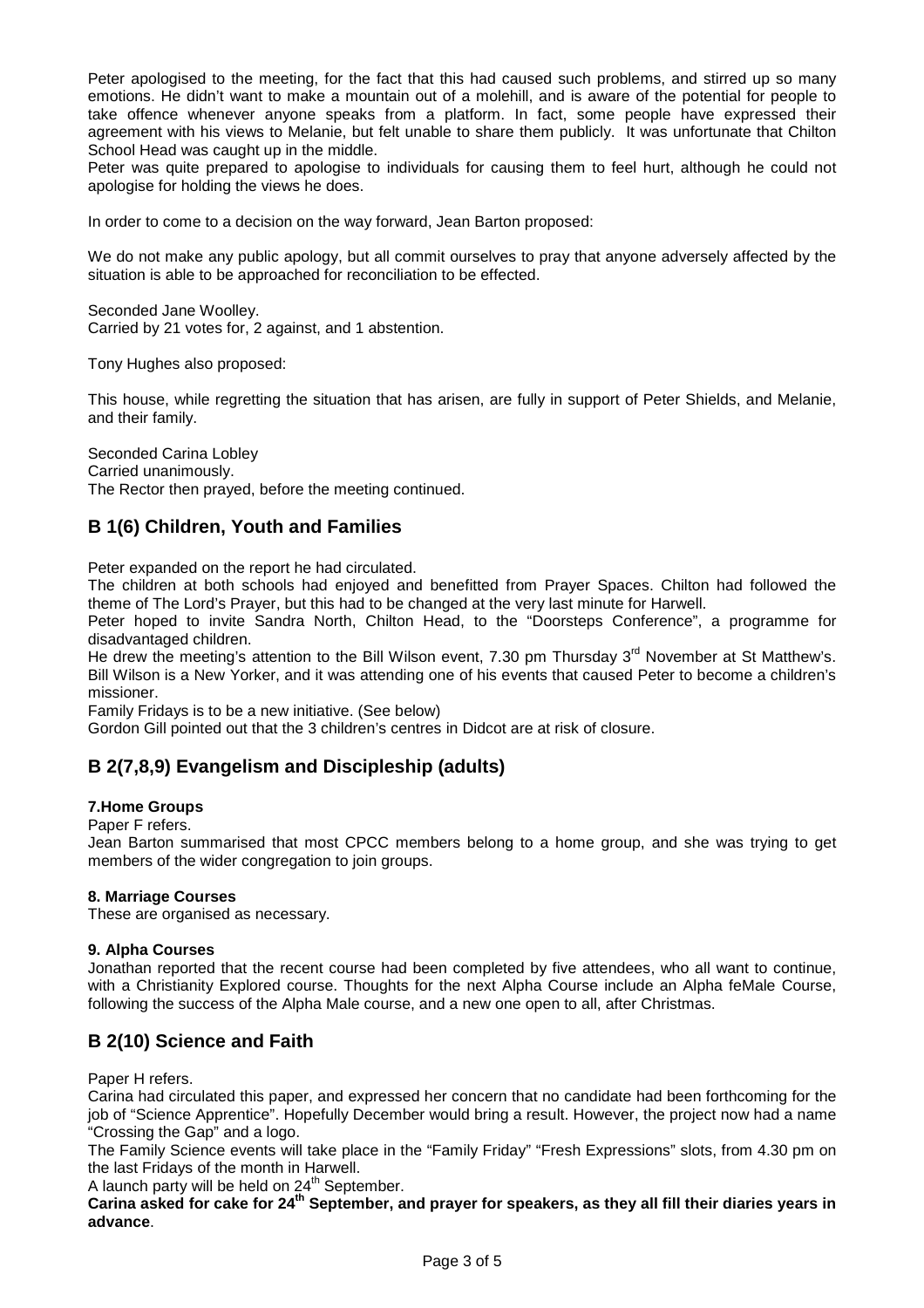Jonathan expressed his gratitude to Carina, for all the hard work she has done, and is still putting into this project.

# **B 2 (11,12) CAP (Christians Against Poverty)**

### **11. CAP Money Courses**

Carol reported that the next course was set to start at the end of October "Christmas on the Cards?" Lizi informed the meeting that a delegate on the last course had spoken to her very enthusiastically, about how much she had appreciated it.

### **12. CAP Centre**

Jonathan said that Didcot churches were favourable, but waiting on budgets to be drawn up before being able to continue. Our October PCCs would need to consider budgeting for a CAP Debt Centre in Didcot.

# **B 3 (13) Pastoral Care**

Pam reported that both teams were working well on the ground, and wished to thank Jan especially for her work in the hospitals. 8 parishioners received Holy Communion at home. More than 50 parishioners had attended the last Generation Gold service, which had been a celebration of Her Majesty the Queen's 90<sup>th</sup> birthday. The next service would be on the theme of "Hospitality", with food!

Pam continued to maintain links with AgeUK, and also met with the chaplaincy team at the JR hospital. The Rector reminded the meeting, that if we became aware of any pastoral issues, we should refer them to the Pastoral team or the clergy.

# **B 4 (14) World Mission**

Helen reported that the Sharlands, our CMS mission partners, had visited recently, and joined in the church walk. Chris Perkins had sent an up-date on the 2 pastors imprisoned in Sudan. They are still awaiting trial, and in danger of receiving the death penalty, but had been able to see their families recently. Christian Solidarity Worldwide is campaigning on their behalf.

The Missions Committee would be meeting to discuss the Missions Budget in a couple of weeks.

# **B 5 (15) Worship Services (Fresh expression)**

Jonathan reported that "Family Fridays" would be our exploration of "Fresh Expressions" of church. These would be 'works-in-progress' initially (i.e. not notified outside church), starting this Friday, 9<sup>th</sup> September, aiming for a launch after half-term. Starting at 4.30 pm, in Harwell Church Hall, the first half would be family-centred, followed by a food break, then a more adult-orientated second half. ("Crossing the Gap", our Science and Faith project, would happen on the last Fridays of the months)

Following a question from Martin Gibson on the similarity between Fresh Expressions and the Brunstad Christian Church, at this point there followed a short discussion on:

# **C 5 (22) Brunstad Christian Church**

Paper G refers.

Gordon had presented this paper, having bumped into a lady from this fellowship recently, and been impressed by the way she talked openly about her Christian faith, for three hours! Investigating further, he found that they were a large community, on our doorstep, with worship containing vibrant music and in-depth bible teaching. It is a café-style church, originating in Norway.

Some present wondered if there was a connection with the Didcot House Church.

Jonathan was surprised that he had not heard of them since moving here, especially as they have bought premises on Milton Hill for their church. He would ask around his fellow ministers in Didcot for further information.

# **C Facilitation and Partnership**

# **C 1 (16) Communications and Operations**